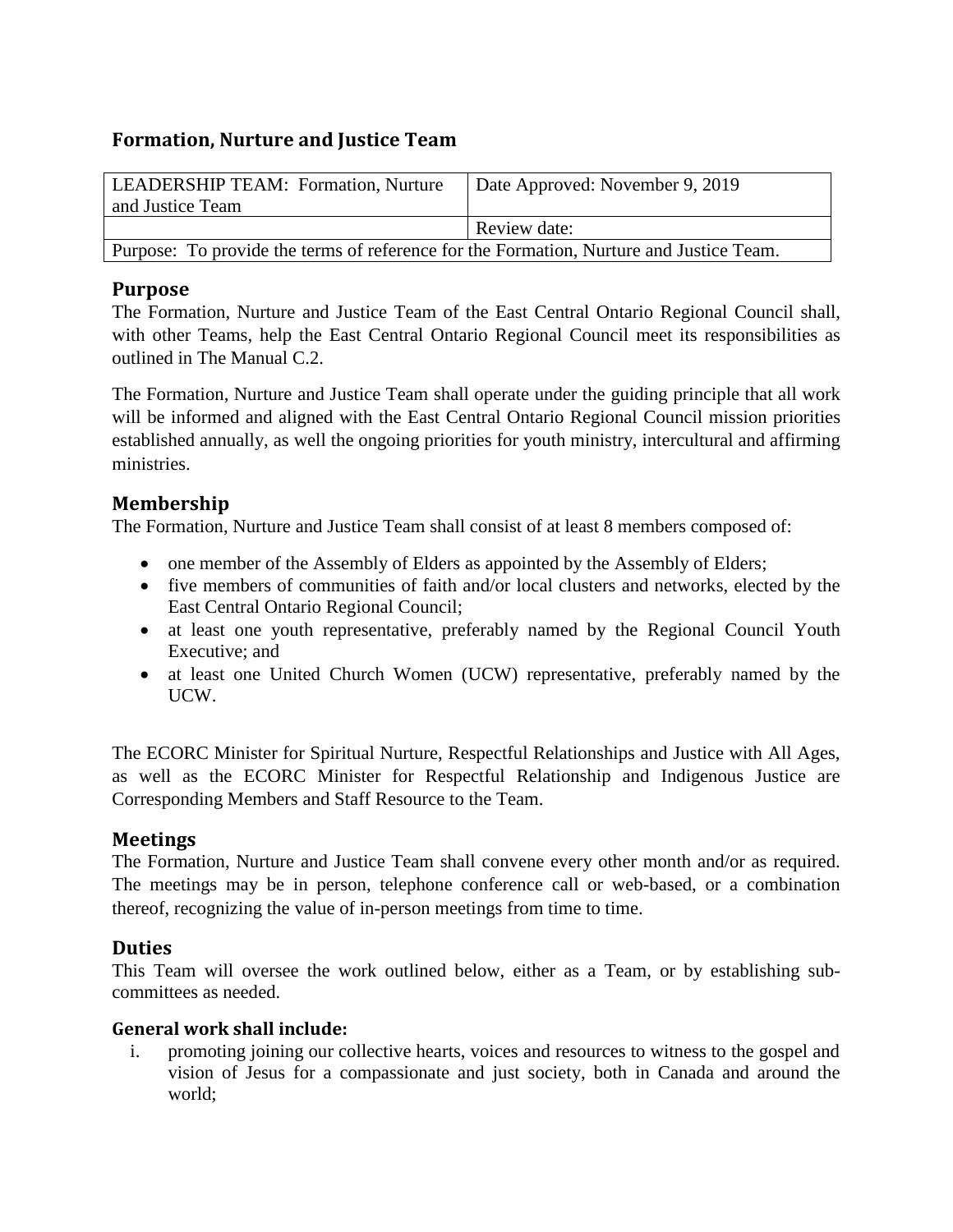- ii. promoting local, regional, national and global initiatives and partnerships (community, ecumenical, and interfaith) for ministry, mission and justice work;
- iii. ministry with people of all ages;
- iv. honouring and living into intercultural mission and ministry; and
- v. living in covenant with Mother Earth and All My Relations in the Earth community.

### **Supporting the East Central Ontario Regional Council Youth Executive by:**

- i. organizing leadership, with and including youth leadership, to create an agenda for youth presence at annual meetings of the East Central Ontario Regional Council;
- ii. organizing leadership, with and including youth leadership, of any other youth gatherings deemed necessary by the Youth Executive of East Central Ontario Regional Council; and
- iii. supporting the work of the Youth Executive as needed.

### **Supporting work for right relations by:**

- i. committing to on-going conversation and action toward living into right relations as treaty people; and
- ii. committing to explore new and on-going ways to be in relationship with local First Nations communities.

### **Supporting the work of clusters and networks by:**

- i. promoting events and missions on the East Central Ontario Regional Council website;
- ii. maintaining lists and contact information for clusters and networks within the ECORC's bounds; and
- iii. providing communications support for meetings in special circumstances.

## **Participation in Denominational Life, by**

- i. promoting and fostering direct dialogue between Communities of Faith and the General Council;
- ii. providing ongoing leadership training for ministry personnel and lay people; and
- iii. encouraging life-long learning.

## **Glossary of Terms**

#### **Intercultural**

Within the United Church, a variety of cultural expressions of faith are affirmed and welcomed. Part of the vision of the intercultural church is to create a space where we can sustain our own cultural identities while also affirming those of one another.

#### **Affirming**

Affirm United/S'affirmer Ensemble works for the full inclusion of people of all sexual orientations and gender identities in the United Church of Canada and in society. The Affirming Ministries Program is a network of United Church of Canada congregations and ministries that declare themselves to be fully inclusive of people of all sexual orientations and gender identities. And it asks each Ministry to take action.

#### **Equity**

Giving fair treatment to all people based on their individual or group needs, even when that treatment is not the same as what others receive. Equity seeks to consider a person's or group's